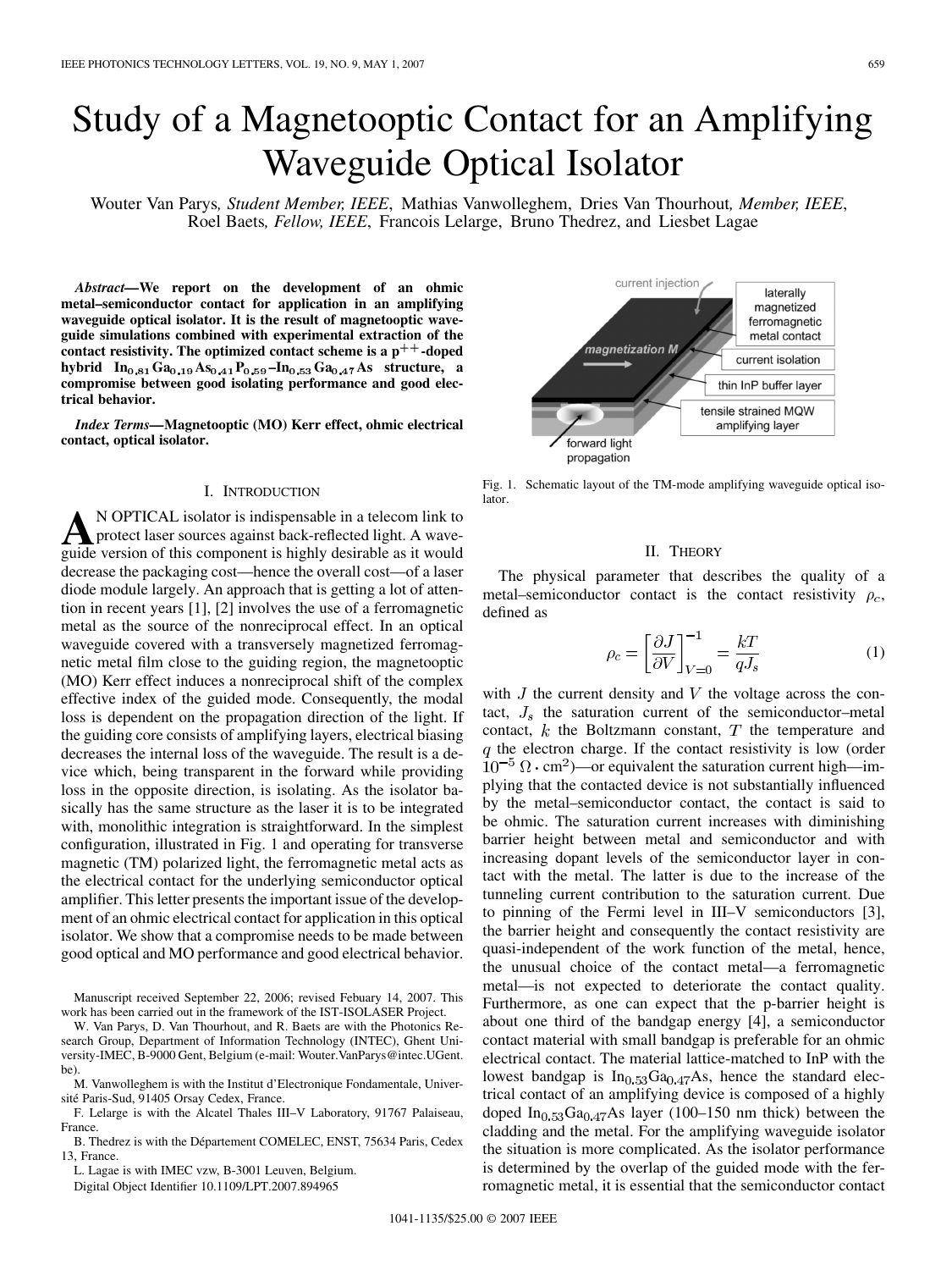structure absorbs as little as possible. Therefore, with the complex refractive index of  $In_{0.53}Ga_{0.47}As$   $n - jk = 3.6 - j0.207$ [\[5\]](#page-2-0) at 1300-nm wavelength, a standard contact is not suitable for the isolator. Instead we propose a contact scheme consisting of an  $In<sub>0.81</sub> Ga<sub>0.19</sub> As<sub>0.41</sub>P<sub>0.59</sub> layer topped with a$ (thin)  $In<sub>0.53</sub>Ga<sub>0.47</sub>As layer, both heavily doped. The absorption$ of  $In_{0.81}Ga_{0.19}As_{0.41}P_{0.59}$  at 1300 nm is low compared to  $In<sub>0.53</sub>Ga<sub>0.47</sub>As :  $n - jk = 3.37 - j0.0027$  [5], [6], including$  $In<sub>0.53</sub>Ga<sub>0.47</sub>As :  $n - jk = 3.37 - j0.0027$  [5], [6], including$  $In<sub>0.53</sub>Ga<sub>0.47</sub>As :  $n - jk = 3.37 - j0.0027$  [5], [6], including$ the absorption due to the high doping  $(N = 2 \times 10^{19} \text{ cm}^{-3})$ . This letter discusses what the thickness of these layers must be to obtain an ohmic contact for the amplifying waveguide isolator.

#### III. OPTIMIZATION OF THE MO CONTACT

The influence of the contact scheme on the (magneto)-optical performance is determined through simulation of an isolator benchmark example with a variety of  $In<sub>0.53</sub>Ga<sub>0.47</sub>As$  and  $In<sub>0.81</sub> Ga<sub>0.19</sub> As<sub>0.41</sub>P<sub>0.59</sub> layer thicknesses. The isolator is an$ AlGaInAs–InP multiple quantum-well heterostructure with a 400-nm InP cladding layer [\[1\].](#page-2-0) The ferromagnetic metal is a 50-nm  $Co<sub>50</sub>Fe<sub>50</sub>$  film. Among the three  $Co<sub>x</sub>Fe<sub>1-x</sub>$  compounds that have been experimentally characterized  $(Cog<sub>00</sub>Fe<sub>10</sub>)$ ,  $Co<sub>50</sub>Fe<sub>50</sub>$ , and Fe),  $Co<sub>50</sub>Fe<sub>50</sub>$  was found to be the best compromise between high MO effect and low absorption [\[7\]](#page-2-0). Calculations have been done with the mode solver CAMFR [\[8\]](#page-2-0) extended with a perturbation algorithm for MO waveguide calculation. The experimental values of the optical and MO parameters of  $Co<sub>50</sub>Fe<sub>50</sub>$  [\[7\]](#page-2-0) served as input.

The relevant figure of merit (FoM) for the study of the MO contact is the ratio between the nonreciprocal loss shift  $\Delta \alpha$ and the remaining loss in the forward propagation direction, the "isolation-to-loss ratio." The loss obviously increases monotonously with increasing thickness of the absorbing In<sub>0.53</sub>Ga<sub>0.47</sub>As layer. The nonreciprocal loss shift  $\Delta \alpha$  is calculated with the perturbation formula developed in [\[7\]](#page-2-0)

$$
\Delta \alpha = \frac{|g||E_x(x_{m+})|^2}{Z_{\text{vac}}|n_{\text{eff}}|} \sin(\angle g + 2\angle E_x(x_{m+})) \qquad (2)
$$

with  $q$  the complex gyro-electric constant of the ferromagnetic metal,  $Z_{\text{vac}}$  the vacuum impedance,  $E_x(x_{m+})$  the transverse electric field component at the semiconductor–metal interface, and  $n_{\text{eff}}$  the effective index of the TM-guided mode of the waveguide device. With the complex argument of q for  $Co<sub>50</sub>Fe<sub>50</sub>$ equal to  $(-\pi/4)$ ,  $\Delta \alpha$  is maximal if the complex argument of  $E_x(x_{m+})$  equals  $(3\pi/8) + p(\pi/2)$ , with p an integer. In Fig. 2, the simulated absolute value of  $\sin(\angle g + 2\angle E_x(x_{m+}))$  (2) is plotted as a function of the two contact layer thicknesses. Variation of these layers clearly allows for tuning of the phase of the transverse electric field component  $E_x(x_{m+})$ . Every thickness of the absorbing layer below 80 nm has a corresponding quasi-transparent layer thickness that maximizes the sine factor and consequently the nonreciprocal loss shift  $\Delta \alpha$ . For absorbing layer thickness values of a few tens of nanometers—the range important for the amplifying waveguide isolator—the sine factor can be considered to saturate at the value of one with increasing quasi-transparent layer thickness, at least up to 200 nm. Maximizing  $\Delta \alpha$  is, therefore, a matter of choosing the quasi-transparent contact layer "thick enough."



Fig. 2. Simulated evolution of  $\sin(\angle g + 2\angle E_x(x_{m+}))$  (2) with variation of the InGaAs absorbing and InGaAsP quasi-transparent layer thickness.



Fig. 3. Simulated evolution of the isolation-to-loss ratio (in percent) with variation of the InGaAs absorbing and InGaAsP quasi-transparent layer thickness.

TABLE I SPECIFICATIONS OF THE STUDIED CONTACT SCHEMES

| label | composition                                                    | thickness (nm) |
|-------|----------------------------------------------------------------|----------------|
|       | In <sub>0.53</sub> Ga <sub>0.47</sub> As                       | 100            |
| H1    | $In_{0.81}Ga_{0.19}As_{0.41}P_{0.59}$ / $In_{0.53}Ga_{0.47}As$ | 100 / 15       |
| H2    | $In_{0.81}Ga_{0.19}As_{0.41}P_{0.59}$ / $In_{0.53}Ga_{0.47}As$ | 100/5          |
| О1    | $In_{0.81}Ga_{0.19}As_{0.41}P_{0.59}$                          | 100            |
| O2    | $In_{0.81}Ga_{0.19}As_{0.41}P_{0.59}$                          | 50             |

It is now straightforward to understand the evolution of the isolation-to-loss ratio with variation of the contact layer thicknesses, as plotted in Fig. 3. The isolation-to-loss ratio is maximized by minimizing the absorbing layer and by choosing a thickness combination that maximizes the sine factor that determines  $\Delta \alpha$  (2). As such, a "thick," quaternary contact gives the highest (magneto)-optical performance.

## IV. EXPERIMENTAL EXTRACTION OF THE CONTACT **RESISTIVITY**

As explained before, the electrical quality of the metal–semiconductor contact increases with decreasing bandgap energy of the semiconductor in contact with the metal; hence, from the electrical point of view, a quaternary contact might not be preferred. The contact resistivity of five contact schemes with different thicknesses of the absorbing ternary and quasi-transparent quaternary layer has been measured (Table I):